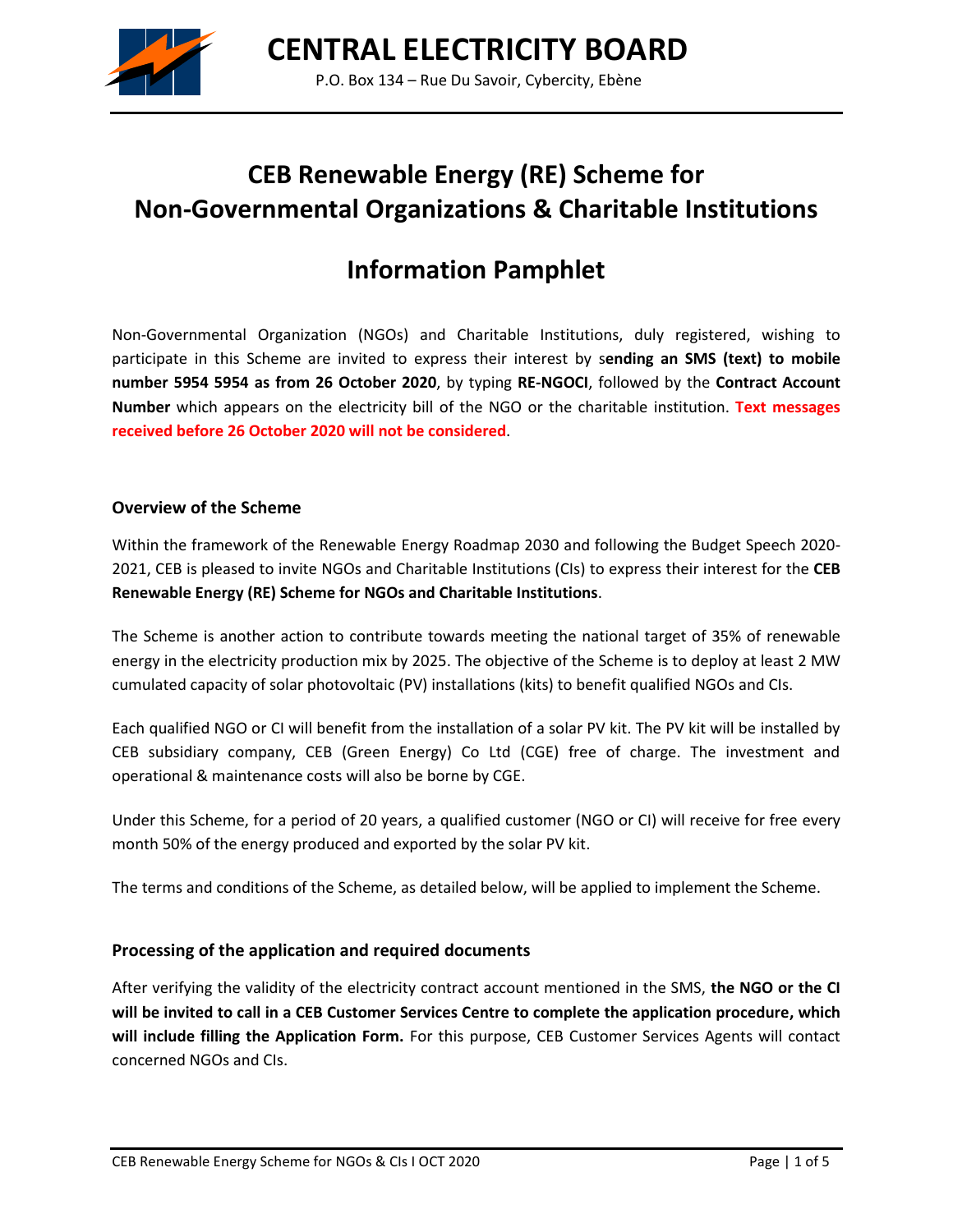

**CENTRAL ELECTRICITY BOARD**

P.O. Box 134 – Rue Du Savoir, Cybercity, Ebène

When attending a CEB Customer Services Centre, the authorized representative of the NGO or CI shall bring along the following documents:-

- **1.** The original registration certificate and/or any relevant document confirming the registration of the NGO or CI;
- **2.** A copy of the latest electricity bill of the premises of the NGO or CI where the solar PV kit will be installed;
- **3.** A copy of the National Identity Card or Passport of the person representing the NGO or CI;
- **4.** A copy of the delegation letter confirming that the Authorised Representative has been duly authorised to represent the NGO or CI, sign the Delegation Letter and act on its behalf;

#### **Note:**

The delegation letter should be signed by an executive member of the management committee of the NGO or CI who holds the necessary legal authority to act on behalf of the NGO or CI. Please indicate the authority/position of the executive member in the NGO or CI.

- **5.** A copy of the National Identity Card or Passport of the executive member if he/she is not the Authorised Representative;
- **6.** A letter from the Account Holder expressing his/her 'no objection' for the NGO or CI and the Authorised Representative to manage the electricity contract account;
- **7.** A copy of the National Identity Card or Passport of the Account Holder if the electricity account is not on the name of the NGO or CI and
- **8. (a)** A copy of the title deed of the premises where the solar kit will be installed.
	- **(b)** In the case of rented premises, the following documents are required:
		- A copy of the title deed of owner of the premises and a copy of the rent book;
		- A letter, duly signed by the owner giving her/his 'no objection' for the installation of the solar PV kit on the premises; and
		- A copy of the National Identity Card or Passport of the owner;
	- **(c)** If the property is under a lease, a copy of the lease agreement.
	- **(d)** If family property, a copy of affidavit and consent of other relatives, as applicable.
	- **(e)** If other, documentary evidence(s) and consent of the other party or parties, as warranted.

Based on the documents submitted together with the Application Form, dully filled and signed, the CEB Customer Service Agent will perform the Administrative Assessment. A notification number will be given for each application made.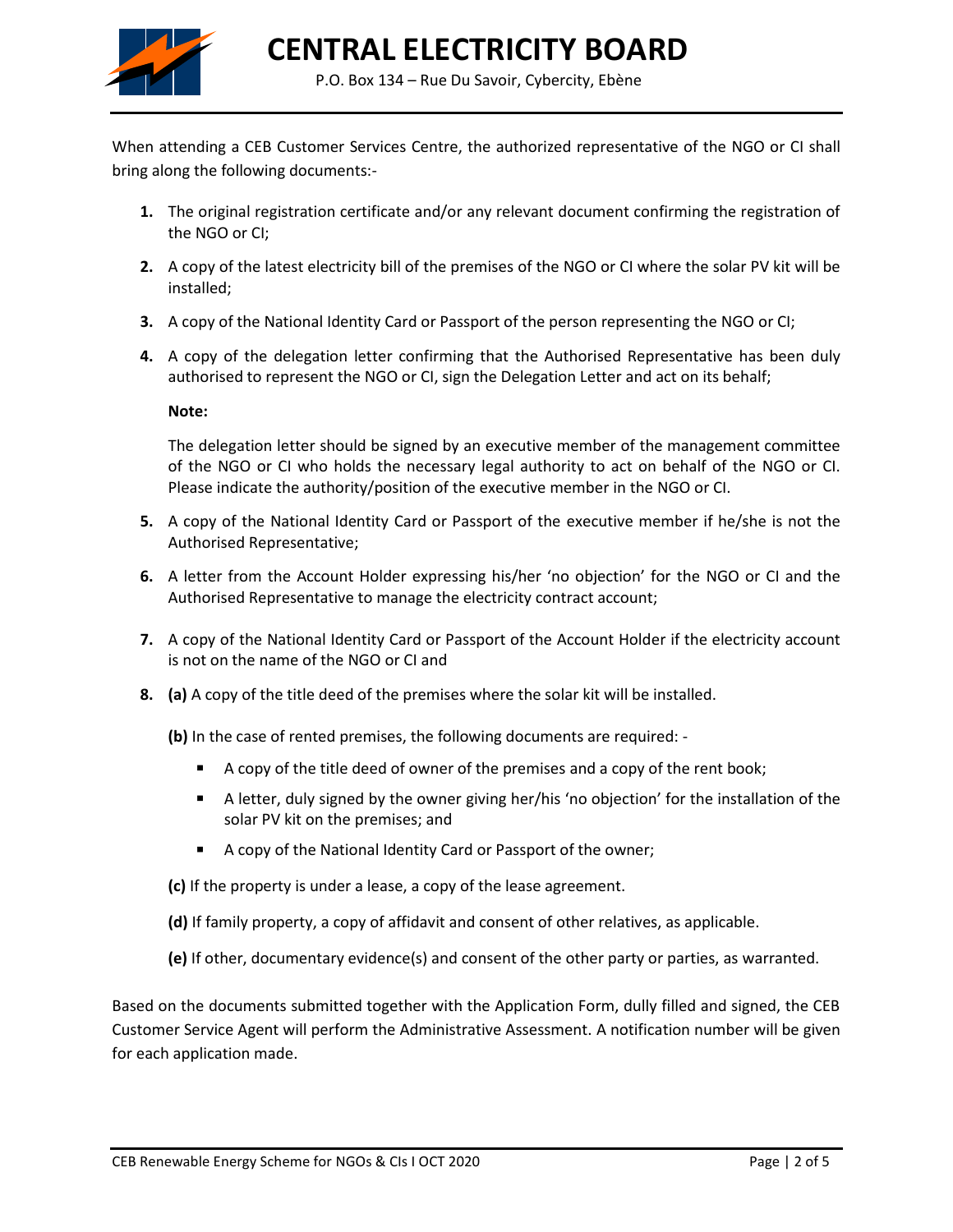

#### **Terms and conditions of the Scheme**

- **(1)** Only electricity contract accounts of NGOs or CIs registered under the Domestic Tariffs will be considered for the Scheme. Electricity contract accounts in the Social Tariffs Category are not eligible. For information on the Domestic Tariffs, please contact a CEB Customer Services Centre.
- **(2)** The Scheme will operate under the net billing method, whereby 50% of the monthly energy produced and thereof exported to the grid will be credited every month to the NGO or CI electricity contract account at a rate of Rs 2.31 per kWh. The credit will appear as a discount on the monthly electricity bill and that for a period of 20 years.
- **(3)** For the purpose of (1) and (2) above, the NGO or CI must hold an active electricity contract account; where the electricity contract is not in the name of the NGO or CI, the written consent of the electricity account holder authorizing CEB to manage the account, as deemed necessary, will be required.
- **(4)** Subject to the Technical Assessment and required network survey, a solar PV installation of capacity not exceeding 4 kWp (2 x 2 kWp standard solar PV kit) will be installed on the premises of each qualified NGO or CI. In case of inappropriate or limited roof space, consideration may be given to alternative site(s) within the premises associated to the electricity contract account.
- **(5)** The NGO or CI must be the owner of or holder of a proper lease agreement for the premises where the PV solar kit will be installed. If the premises belong to a third party, the written consent of the latter expressing its no objection for CEB/CGE to install the solar PV installation will be required. In both cases, submission of a copy of the title deed of the premises/property is mandatory.
- **(6)** The premises where solar photovoltaic kits will be installed must not be unoccupied.
- **(7)** An area of at least 10 square meters per kWp must be provided on the roof of the premises.
- **(8)** The roof space must be easily accessible and un-shaded.
- **(9)** The NGO or CI should provide free access to the roof and installation at all times.
- **(10)** The electricity contract account holder, as applicable, must not be in dispute, indebted towards and/or having litigation with CEB.
- **(11)** The selected customer or third party, as applicable, must agree to the terms and conditions of the Installation Agreement prior to the Technical Assessment of the premises.

**Notes:**

- The solar PV kit will be installed only after the NGO or CI has duly met all requirements of the Technical Assessment.
- Other terms and conditions may be added if deemed necessary.

For more information on the terms and conditions of the project, please contact a CEB Customer Services Centre.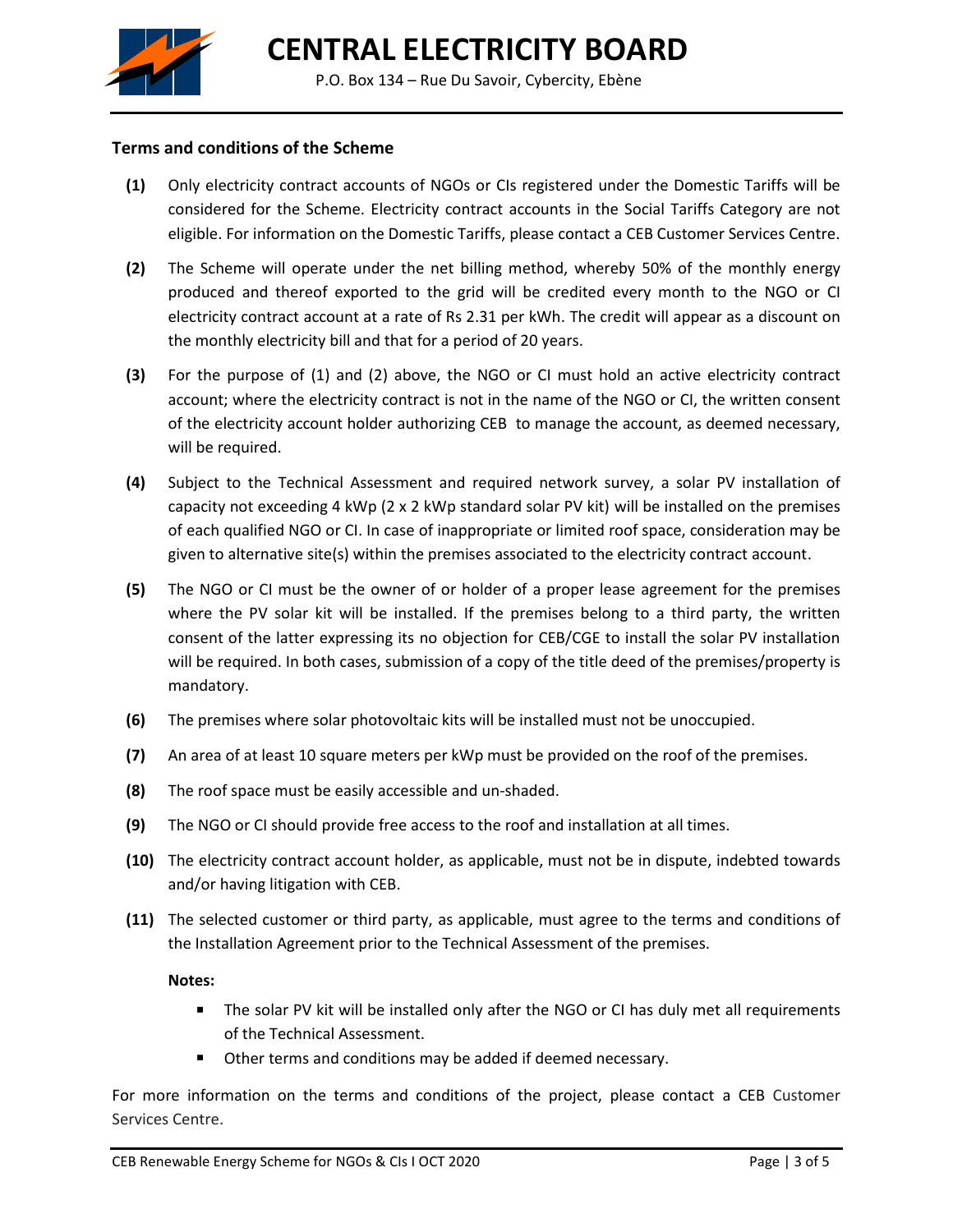

**CENTRAL ELECTRICITY BOARD**

P.O. Box 134 – Rue Du Savoir, Cybercity, Ebène

#### **Essential information**

- **(1)** The Application Form may be filled with the assistance of a CEB Customer Services Agent.
- **(2)** Application from NGOs or CIs, who participated in the CEB expression of interest of December 2019, will be given priority;
- **(3)** The duly filled and signed Application Form, accompanied with all requested documents, should be submitted in a CEB Customer Services Centre or send by e-mail at [ngocirescheme@ceb.intnet.mu](mailto:ngocirescheme@ceb.intnet.mu) **only after being invited by CEB**.
- **(4)** Application Form will be processed only after it has been duly filled and all requested documents have been submitted.
- **(5)** The information provided in the Application Form together with all requested documents will be used to perform the Administrative Assessment of the application for the Scheme.
- **(6)** Application Form not duly filled will be kept into abeyance and thereafter it will be put in the waiting list provided it is effectively rectified.
- **(7)** Application Form which could not be entertained will be kept into abeyance.
- **(8)** A notification/reference number will be given after the Application Form has been logged by the concerned CEB Customer Services Centre.
- **(9)** The premises of the administratively qualified NGO or CI will be subject to a technical assessment. Premises not satisfying the technical assessment will not be considered for the installation of the solar PV kit.

#### **The benefits to the qualified NGO or CI**

The benefits to the qualified NGO or CI participating in the Scheme are, as follows:-

- **Monthly reduction in the NGO or CI electricity bill payment.**
- A protection against increase in electricity tariff, if any.
- Zero financial risk to the NGO or CI as the investment cost will be entirely made by CGE, a subsidiary company of CEB.
- No installation, operational and maintenance costs to the NGO or CI; CGE will take responsibility for the installation, operation and maintenance of the solar PV kit.
- **The NGO or CI will participate in the protection of the environment by producing and consuming** renewable energy.